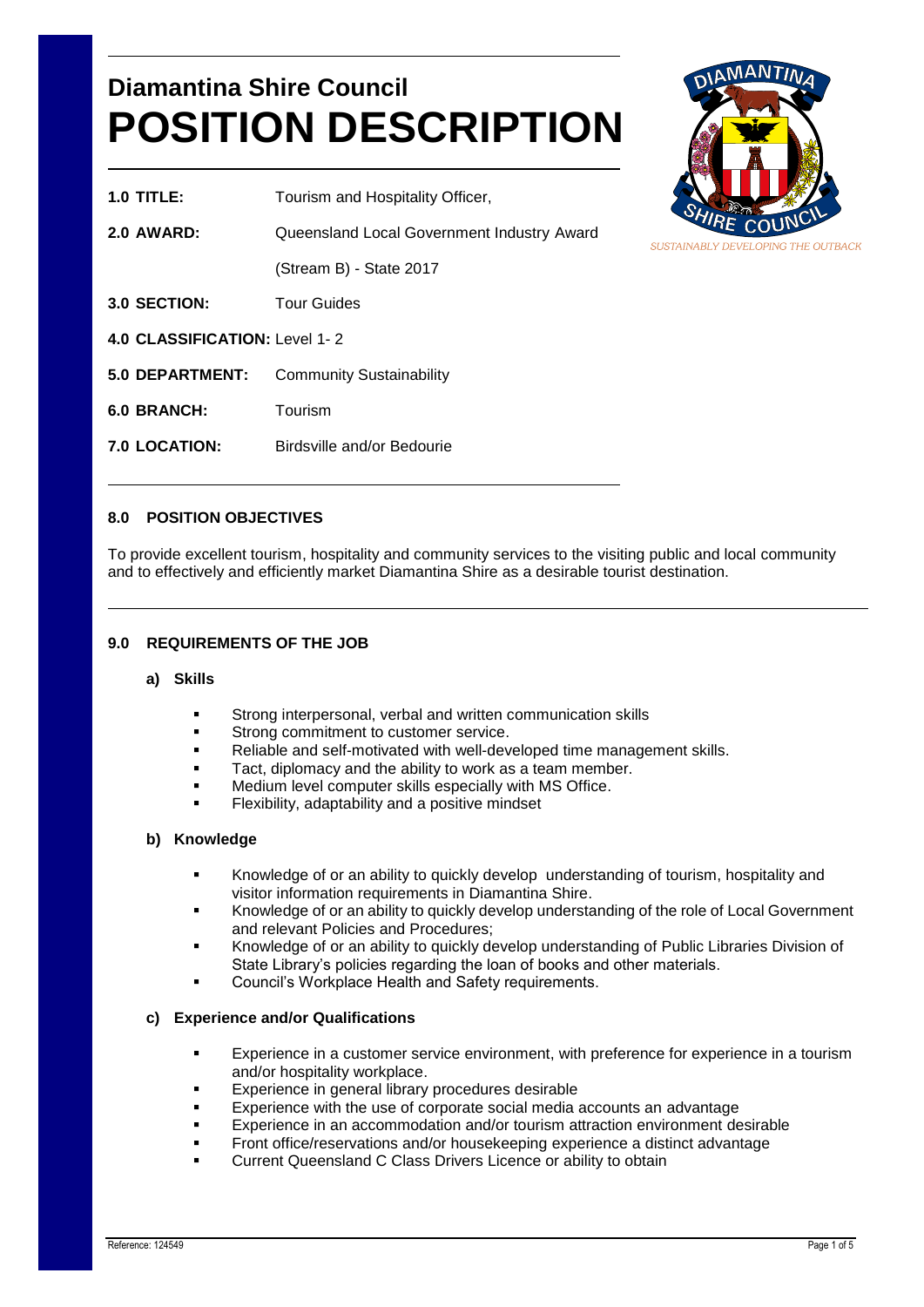## **10.0 KEY RESPONSIBILITIES OF THE POSITION**

- 1) Assist visitors and members of the public with general enquiries and tourist information in person and electronically.
- 2) Update tourism information resources (written and electronic) as required.
- 3) Attend and market DSC at relevant trade and tourism shows.
- 4) Arrange sale and display of tourism merchandise.
- 5) Assist with the maintenance and operations of the public library.
- 6) Provide work progress reports to the Supervisor.
- 7) Communicate, solve and discuss work problems with other team members the Supervisor.
- 8) Assist with prompt responses to customer requests/enquiries and project a helpful and positive image of the Council and its staff.
- 9) Assist with the operations of Council's tourism assets, including (but not limited to) the Birdsville Tourist Park, Birdsville Lodge, Birdsville Courthouse Museum, Wirrari Visitor Information Centre, Bedourie Outback Visitor Information Centre and the Bedourie Tourist Park. Note that this includes ad hoc duties during critical times assisting the cleaning and laundry regime at our accommodation facilities.
- 10) Ensure that Councils Quality Assurance Program is adhered.
- 11) Ensure that Councils Workplace Bullying and Harassment Policy, Workplace Health and Safety Policy is upheld and all operations are carried out in accordance with this policy
- 12) Perform other Council work as directed

## **Workplace Health and Safety Responsibilities**

13) Undertake the responsibilities relevant to the position as specified in Schedule 1 – WH&S Obligation and Responsibility Statement as amended from time to time.

#### **Risk Management Responsibilities**

- 14) Comply with Council's Risk Management Policy and Framework;
- 15) Positively contributing to Council's risk management culture;
- 16) Perform duties in a manner which is within an acceptable level of risk, as determined by Council's Risk Management Framework;
- 17) Support the integration of risk management into all aspects of their activities and functions;
- 18) Undertake and participate in risk management training as required;
- 19) Make risk control and prevention a priority when undertaking tasks;
- 20) Ensure that risks are identified, managed and controlled appropriately within their role; and
- 21) Monitor and report on risks or risk treatments in accordance with Council's Risk Management Framework.

**Note:** An employee may be directed to carry out such duties as are within the limits of the employee's skill, competence and training. All employees have a legal obligation and are required to observe Council policies and procedures in relation to Code of Conduct, Confidentiality, Anti-Discrimination, Equal Employment Opportunity; Workplace Health & Safety; Employee Welfare; the Environment and Service Delivery Standards. Employees must also fulfil all recordkeeping responsibilities in accordance with relevant Information Standards and associated guidelines.

## **11.0 KEY SELECTION CRITERIA**

- 1) Experience in a customer service environment.
- 2) Strong interpersonal, verbal and written communication skills
- 3) Medium level of computer literacy especially with MS Office suite.
- 4) Good understanding of tourism and visitor information requirements in Diamantina Shire.
- 5) Knowledge of Public Libraries Division of State Library's policies regarding loan of books and other materials, or the ability to quickly develop this knowledge.
- 6) Ability to operate effectively in a team, contributing positively to team operations and working relationships in a friendly and flexible manner.
- 7) Ability to work under supervision or on own whilst exercising initiative, judgement and enthusiasm.
- 8) Demonstrated commitment to Workplace Health and Safety policies and procedures.
- 9) Demonstrated ability to adapt to rapidly changing environments, and manage competing priorities
- 10) Knowledge of the hospitality sector
- 11) Current Queensland 'C' Class Drivers Licence.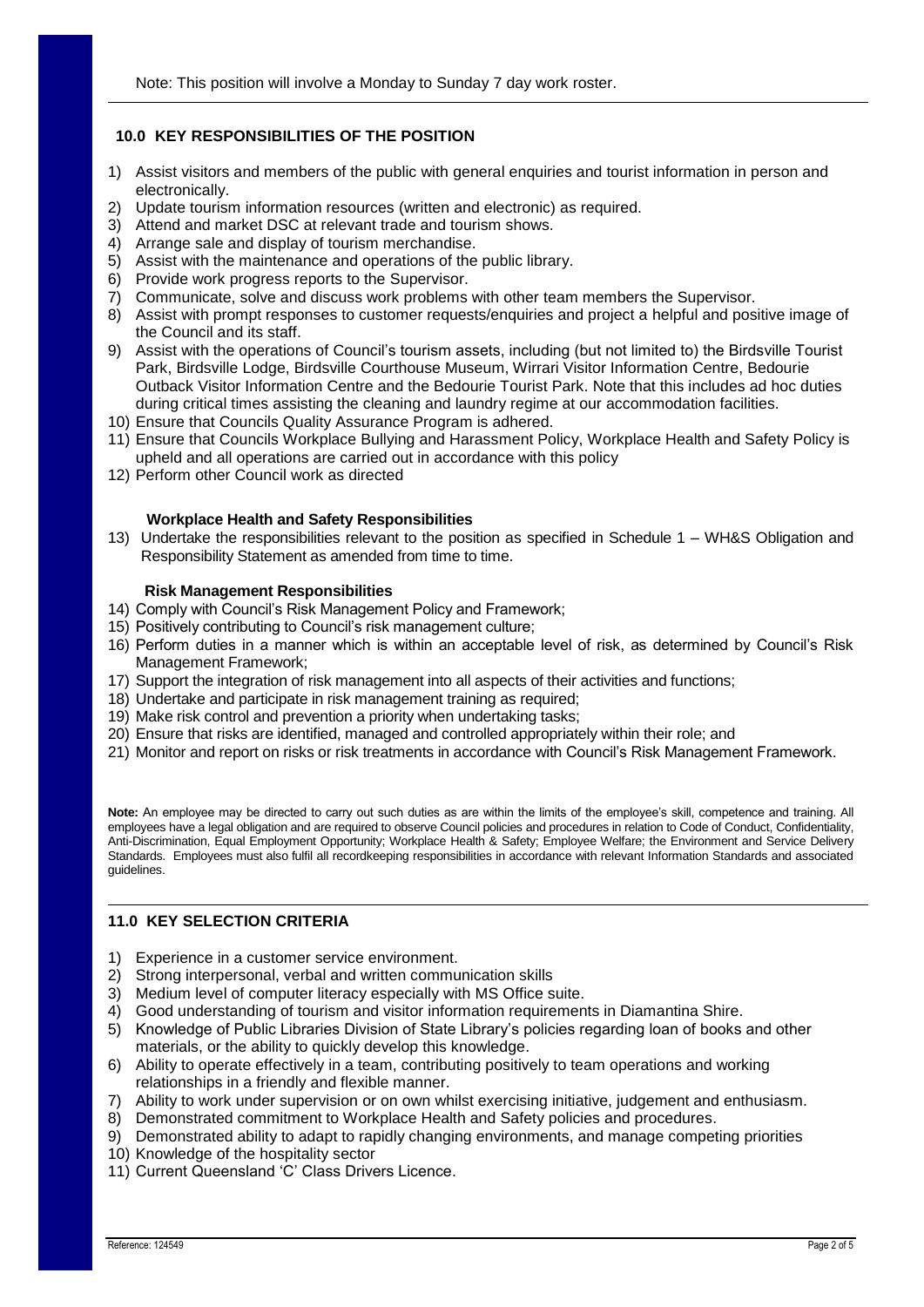**Note:** As part of any recruitment for this position, Council may require the applicant to undertake a Criminal Records Check, Working with Children Check, Physical fitness/medical test, drug or alcohol test, relevant skill test, personality profile and/or psychometric testing prior to appointment. It is a condition of employment with DSC that all applicants agree to this requirement before appointment. Some positions require incumbent to undergo mandatory immunisation or provide medical documentary evidence of suitable immunisation as the work environment may involve exposure to areas identified as "at risk" work areas.

# **12.0 PHYSICAL DEMAND CATEGORY**

| <b>SEDENTARY WORK</b>            |                |                                                             |                          |                        |                                                            |                   |                  |                           |                         |             |             |  |
|----------------------------------|----------------|-------------------------------------------------------------|--------------------------|------------------------|------------------------------------------------------------|-------------------|------------------|---------------------------|-------------------------|-------------|-------------|--|
| <b>Light Duty</b>                |                | Frequent lifting / carrying of objects weighing up to 5kgs  |                          |                        |                                                            |                   |                  |                           |                         |             | ⊠           |  |
| Work                             |                | Frequent lifting / carrying of objects weighing up to 10kgs |                          |                        |                                                            |                   |                  |                           |                         |             |             |  |
| <b>Heavy Work</b>                |                |                                                             |                          |                        | Frequent lifting / carrying of objects not exceeding 25kgs |                   |                  | $\Box$                    |                         |             |             |  |
| <b>WORK ENVIRONMENT</b>          |                |                                                             |                          |                        |                                                            |                   |                  |                           |                         |             |             |  |
| <b>ATTRIBUTE</b>                 |                |                                                             |                          |                        | <b>MANOEUVRE</b>                                           |                   | <b>FREQUENT</b>  |                           | <b>OCCASIONAL</b>       |             | <b>NONE</b> |  |
| Chemicals                        | ⊠              | <b>YES</b>                                                  | <b>NO</b><br>П           |                        | Bending                                                    |                   |                  |                           | ⊠                       |             | Г           |  |
| Cold                             |                | <b>YES</b>                                                  | $\boxtimes$              | Squatting<br><b>NO</b> |                                                            |                   |                  |                           | $\boxtimes$             | П           |             |  |
| Dampness                         |                | <b>YES</b>                                                  | <b>NO</b><br>$\boxtimes$ |                        | Climbing                                                   |                   |                  |                           | Г                       | $\boxtimes$ |             |  |
| Fumes/gases                      | $\perp$        | <b>YES</b>                                                  | <b>NO</b><br>$\boxtimes$ |                        | Twisting                                                   |                   |                  | $\boxtimes$               |                         | П           |             |  |
| Heat / Humidity                  |                | <b>YES</b>                                                  |                          | <b>NO</b>              | Reaching                                                   |                   |                  | $\boxtimes$               |                         |             | П           |  |
| Heights                          |                | <b>YES</b>                                                  | <b>NO</b><br>$\boxtimes$ |                        | <b>PLANT OPERATION</b>                                     |                   |                  |                           |                         |             |             |  |
| <b>Noises</b>                    | <b>YES</b>     |                                                             | <b>NO</b><br>$\boxtimes$ |                        | Maximum seat rating of 120kgs                              |                   |                  |                           |                         |             |             |  |
| <b>SPECIFIC ACTIONS REQUIRED</b> |                |                                                             |                          |                        | <b>AUDIO - VISUAL</b>                                      |                   |                  | <b>REPETITIVE MOTIONS</b> |                         |             |             |  |
| This job may include:            |                |                                                             |                          |                        |                                                            | <b>DEMANDS</b>    |                  |                           |                         |             |             |  |
| <b>Standing/Walking</b>          | <b>Sitting</b> |                                                             |                          | <b>Driving</b>         |                                                            | Hearing           |                  | П                         | Foot Movement           |             | П           |  |
| None<br>П                        | П              | None                                                        |                          | П                      | None                                                       |                   | Depth Perception | П                         | Fine Manipulation       |             | П           |  |
| Occasional<br>$\boxtimes$        | ┌              |                                                             | Occasional               | ⊠                      | Occasional                                                 | Colour            |                  | $\Box$                    | Pushing/Pulling         |             |             |  |
|                                  |                |                                                             |                          |                        |                                                            |                   | Discrimination   |                           |                         |             |             |  |
| $1-4$ hrs                        | Г              | $1-4$ hrs                                                   |                          | П                      | $1-4$ hrs                                                  | Peripheral Vision |                  | $\Box$                    | <b>Finger Dexterity</b> |             | $\boxtimes$ |  |
| $4-6$ hrs                        |                | $4-6$ hrs                                                   |                          | ┑                      | $4-6$ hrs                                                  |                   |                  |                           | Simple Grasping         |             | Г           |  |
| $6-8$ hrs                        | ⊠              | $6-8$ hrs                                                   |                          | П                      | $6-8$ hrs                                                  |                   |                  |                           |                         |             |             |  |

## **12.0 ORGANISATIONAL RELATIONSHIPS / ACCOUNTABILITY**

Reports to: Community Sustainability Manager

Internal Liaisons: All Council Departments

External Liaisons: Federal, State and Local Government authorities as appropriate, suppliers and contractors, Councillors, community members/groups, and members of the general public.

\_\_\_\_\_\_\_\_\_\_\_\_\_\_\_\_\_\_\_\_\_\_\_\_\_\_\_\_\_\_\_\_\_\_\_\_\_\_\_\_\_\_\_\_\_\_\_\_\_\_\_\_\_\_\_\_\_\_\_\_\_\_\_\_\_\_\_\_\_\_\_\_\_\_\_\_\_\_\_\_\_

# **13.0 EXTENT OF AUTHORITY**

As per Council's Delegation Register

## **14.0 APPROVALS**

| <b>Reviewed by:</b> | Stephen Schwer<br><b>Community Sustainability Manager</b> |  |  |  |  |
|---------------------|-----------------------------------------------------------|--|--|--|--|
| Approved by:        | Leon Love<br><b>Chief Executive Officer</b>               |  |  |  |  |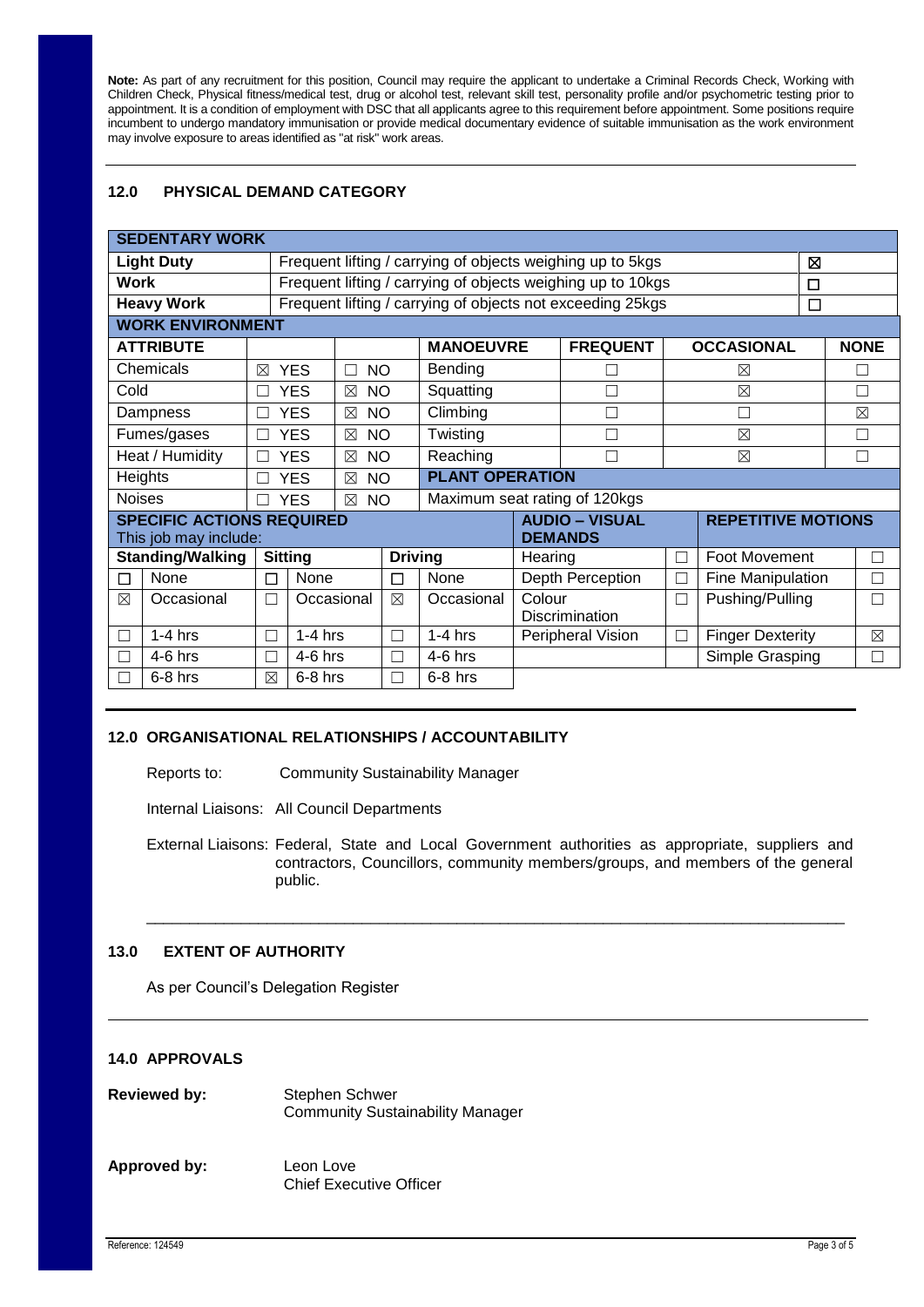$\frac{1}{2}$ 

**Signed:**

**Date:** 16 October 2020.